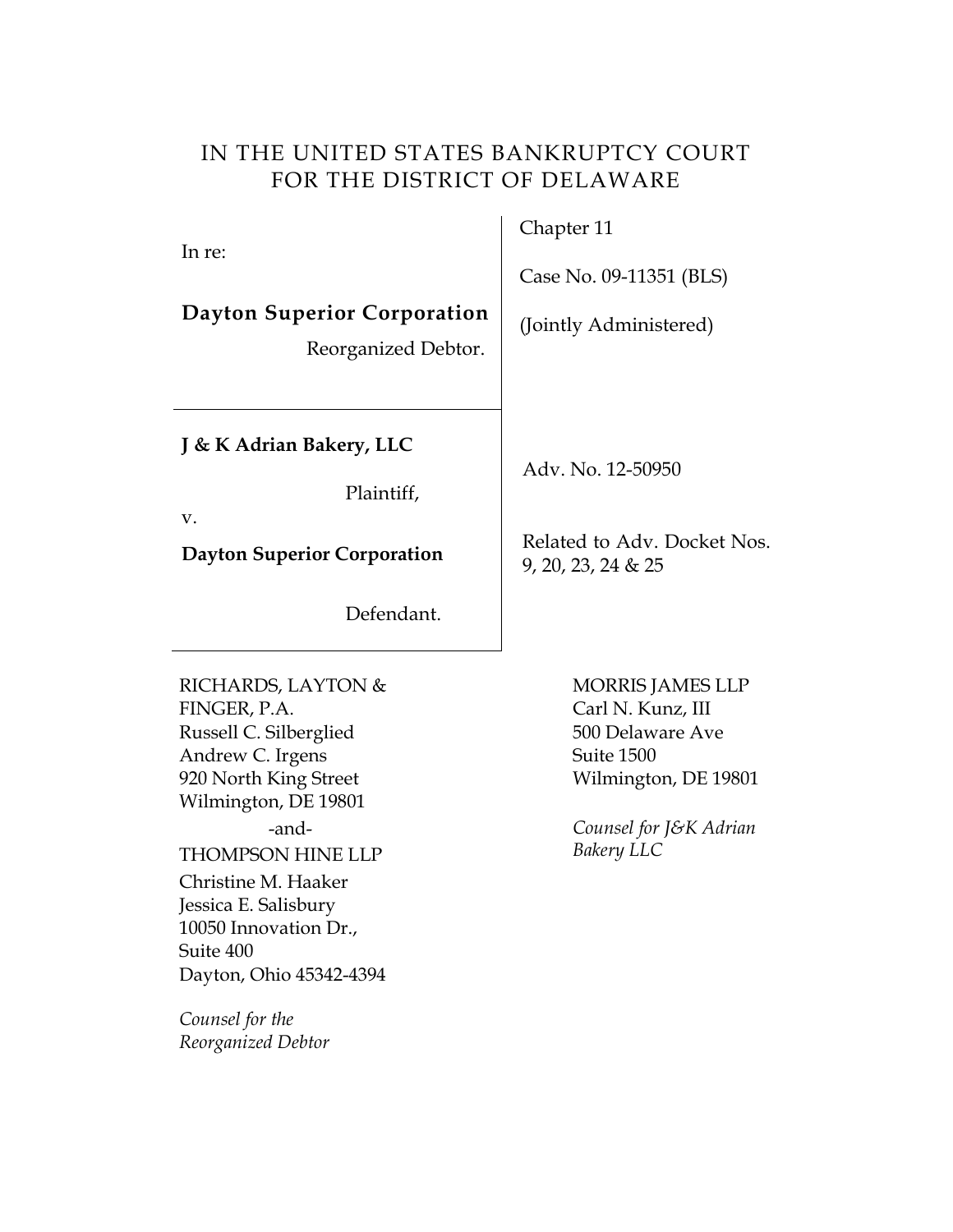#### **OPINION**[1](#page-1-0)

Before the Court is a motion to dismiss or, in the alternative, transfer (the "Motion") [Adv. Docket No. 9] filed by Dayton Superior Corporation (the "Defendant" or "Reorganized Debtor"). J & K Adrian Bakery, L.L.C. (the "Plaintiff") filed a Complaint [Adv. Docket No. 3] in the United States District Court for the Northern District of Alabama (the "Alabama District Court") against the Defendant alleging three counts for damages to its property: (i) breach of contract for failing to guard, repair, and insure the property as required by the lease; (ii) negligence for failing to guard the property or take reasonable care in keeping the property safe; and (iii) wantonness for failing to take steps to secure the property despite knowledge of trespassing and theft. In the Alabama District Court, the Defendant moved to dismiss under Rule 12(b)(6) or, in the alternative, to transfer to this Court. Citing ambiguity in the Reorganized Debtor's Confirmation Order,<sup>[2](#page-1-1)</sup> the Alabama District Court transferred the dispute to this Court to determine whether the claims fall under the scope of the Confirmation Order. The Alabama District Court stated that if the claims are not within the scope of the Confirmation Order, this Court should transfer the case back to Alabama to proceed on the merits of the Plaintiff's state law claims.

For the reasons that follow, the Court finds that the Plaintiff's claims are not within the scope of the Confirmation Order and this matter will therefore be transferred back to the Alabama District Court for further proceedings.

#### **I. BACKGROUND**[3](#page-1-2)

The Plaintiff alleged that on or about December 21, 2001, Defendant entered into a twenty-year commercial lease (the "Lease") for property located at 1401 Meadowcroft Road in Pinson, Alabama with the predecessor to the Plaintiff.

<span id="page-1-0"></span><sup>1</sup> This Opinion constitutes the Court's findings of fact and conclusions of law, as required by the Federal Rules of Bankruptcy Procedure. *See* Fed. R. Bankr. P. 7052, 9014(c).

<span id="page-1-1"></span><sup>2</sup> "Confirmation Order" as used in this introduction is defined *infra*.

<span id="page-1-2"></span><sup>&</sup>lt;sup>3</sup> The Court summarizes the background of this adversary proceeding from the Alabama District Court's memorandum opinion. *See J & K Adrian Bakery, LLC v. Dayton Superior Corp.*, 2:11-CV-4307-KOB, 2012 WL 3542206, at \*1-3 (N.D. Ala. Aug. 13, 2012) [Adv. Docket No. 24].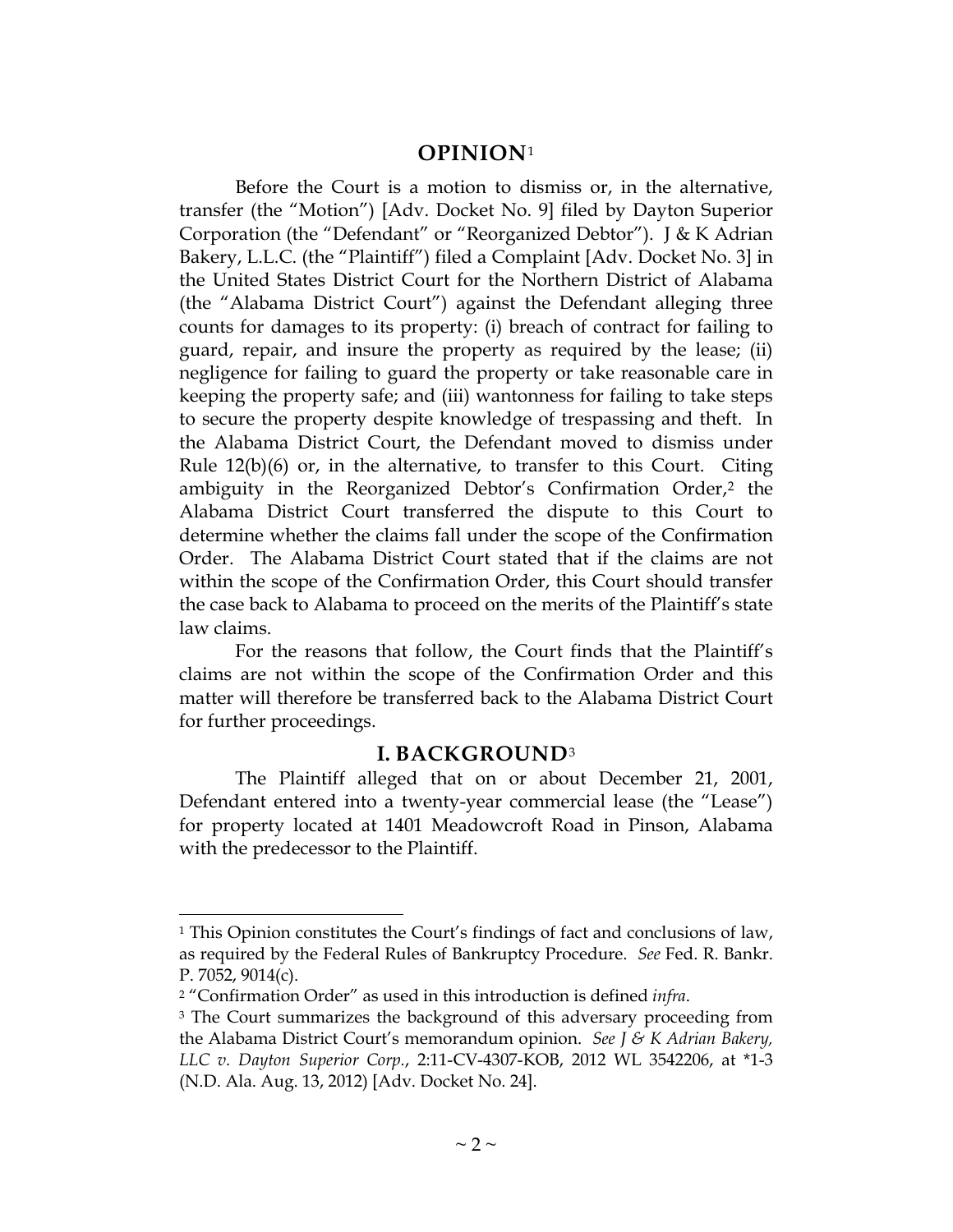On April 19, 2009, the Defendant filed a voluntary bankruptcy petition under Chapter 11 in this Court. The Court entered an order confirming the Defendant's First Amended Plan of Reorganization on October 14, 2009 (the "Confirmation Order").[4](#page-2-0) The Plan became effective on October 26, 2009 (the "Effective Date").

The Confirmation Order addresses executory contracts and unexpired leases and provides that "[a]ll of the Executory Contracts and Unexpired Leases of the Debtor that are identified on Plan Schedule 4" are rejected as of the Effective Date. [5](#page-2-1) Schedule 4 lists the Plaintiff's property as one of the leases to be rejected.<sup>[6](#page-2-2)</sup> The Confirmation Order also provides that with respect to the rejection of any unexpired leases, the "Rejection Date shall occur on the later of (i) the Effective Date or (ii) the date on which the Debtor has vacated the applicable leased premises."[7](#page-2-3) Further, the Confirmation Order states that "[a]ll proofs of claim with respect to Claims arising from or in connection with the Rejected Contracts, if any, must be filed within thirty days after the applicable Rejection Date."[8](#page-2-4) Any claim "not filed within [thirty days of the Rejection Date] will be forever barred from assertion against the Debtor or Reorganized Debtor…unless otherwise ordered by this Court or provided for in the Plan."[9](#page-2-5)

On November 12, 2009, the Plaintiff timely filed a proof of claim for rejection damages in the amount of \$1,843,288 relating to the lease with the Defendant. The Defendant objected to the amount as an overstated claim and maintained that the correct amount pursuant to its books and records was \$958,824.55.[10](#page-2-6) The Defendant negotiated with the Plaintiff to reach an agreement as to the rejection damages and filed a certification of counsel resolving the proof of claim.[11](#page-2-7) On August 6, 2010, the Court issued a final order, pursuant to the parties' stipulation, for the rejection damages in the modified amount of \$1,237,396.49.[12](#page-2-8)

<span id="page-2-0"></span><sup>4</sup> Docket No. 654.

<span id="page-2-1"></span><sup>5</sup> Confirmation Order ¶ 21.

<span id="page-2-2"></span><sup>6</sup> The lessor is listed as "J&K Investments" but it is assumed, and no one has argued otherwise, that this entity is the same as the Plaintiff.

<span id="page-2-3"></span><sup>7</sup> Confirmation Order ¶ 21.

<span id="page-2-4"></span><sup>8</sup> *Id.*

<span id="page-2-5"></span><sup>9</sup> *Id.*

<span id="page-2-6"></span><sup>10</sup> *See* Omnibus Objection to Claims 3, Ex. A [Docket No. 835].

<span id="page-2-7"></span><sup>11</sup> *See* Notice of Agenda of Matters for Hr'g 3-4 [Docket No. 963].

<span id="page-2-8"></span><sup>12</sup> Docket No. 964.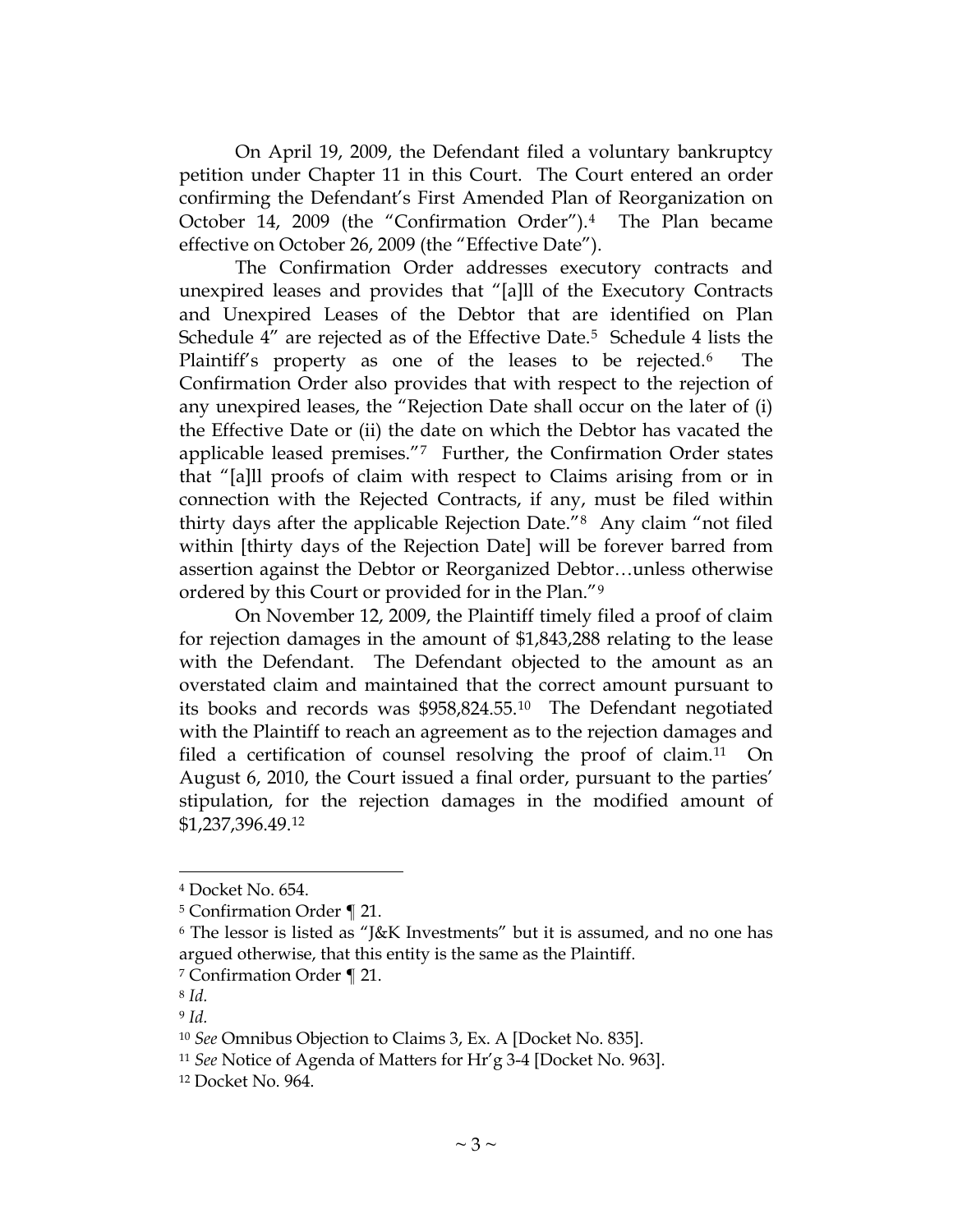It is undisputed that the Defendant did not vacate the property until January 2011 or thereabouts. It is also undisputed that the Defendant paid rent during this time.

The Defendant alleged that it tried to terminate the lease with the Plaintiff. As part of the termination of the lease, the Defendant was required to return the leased property in substantially the same condition as it had found the property. According to the Plaintiff's complaint, damage to the property occurred in December 2010 and January 2011 while the Defendant was in the process of moving out. The Plaintiff alleged that: (1) the police were called numerous times to the property in response to calls about copper theft; (2) the Defendant allowed the property insurance to lapse; and (3) the Defendant turned off the electricity to the building which led to plumbing and water damage due to burst pipes, among other allegations.

The Plaintiff filed this action in the District Court for the Northern District Alabama. The Defendant moved to dismiss under Rule 12(b)(6) or, in the alternative, to transfer to this Court. The Defendant argued that the Confirmation Order requires the Plaintiff to file a proof of claim within thirty days of the later of the Effective Date or the date the Defendant vacated the property. Since the Plaintiff did not file a proof of claim within thirty days of when the Defendant vacated, which was the "later date," the Defendant argued that its claim is "forever barred" pursuant to the language of the Confirmation Order. The Plaintiff contended that the claims are beyond the scope of the Confirmation Order and that its claims are against the Reorganized Debtor for its post-confirmation activities, having nothing to do with the bankruptcy case.

The Alabama District Court transferred the dispute to this Court to determine whether the claims fall under the scope of the Confirmation Order. If the claims are not within the scope of the Confirmation Order, this Court may then transfer this case back to Alabama to proceed on the merits of the Plaintiff's state law claims.

Counsel for the Defendant argues that the plain language of the Confirmation Order unambiguously provides that rejection occurs on the later of the Effective Date or the date that the Reorganized Debtor vacates. Since it is undisputed that the Defendant did not vacate until January 2011 and the Plaintiff did not file a proof of claim for rejection damages within thirty days of that date, Defendant argues that the claim is "forever barred."

In response, counsel for the Plaintiff first argues that, since the Confirmation Order makes a distinction between "Debtor" and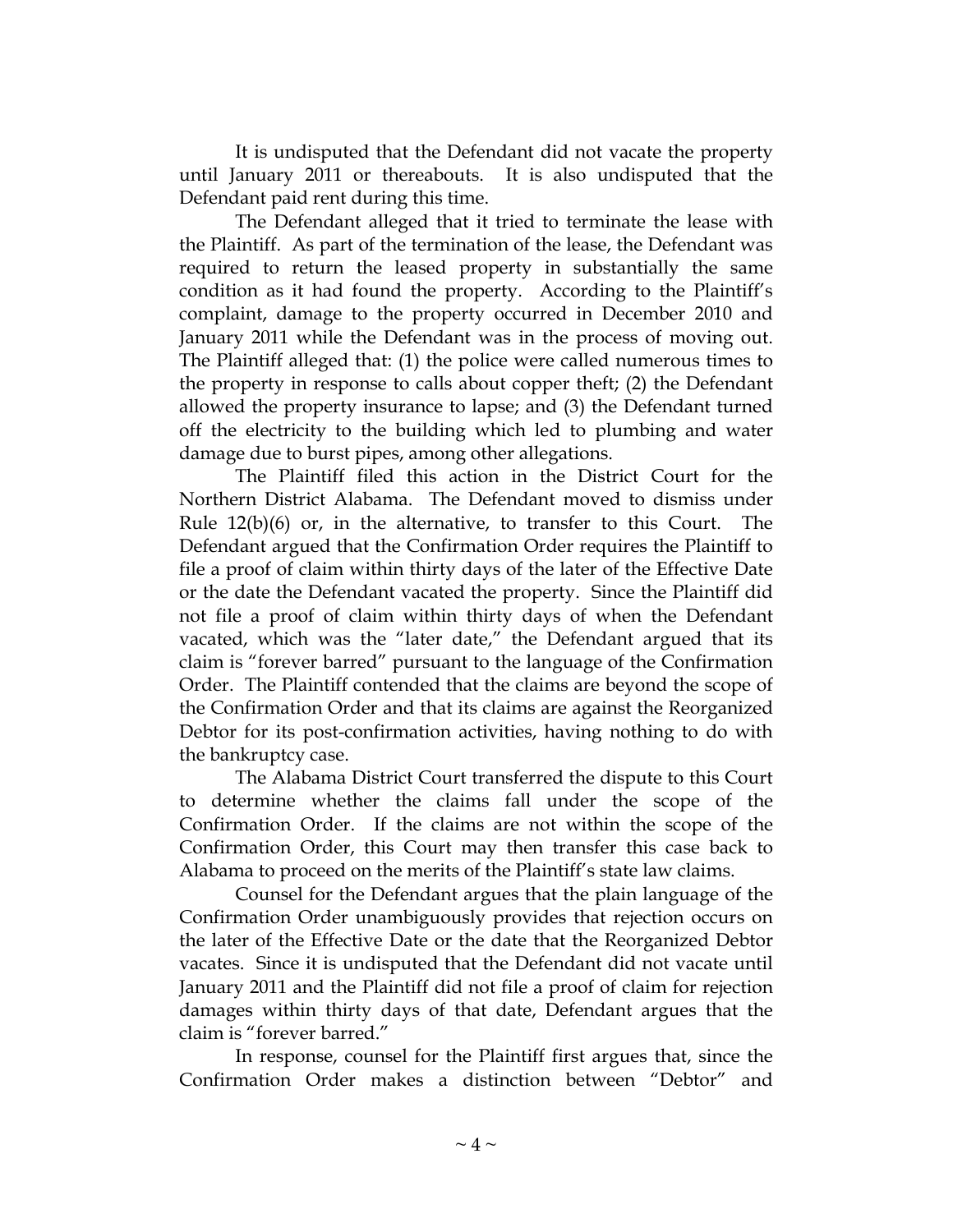"Reorganized Debtor," the Debtor vacated on the Effective Date by ceasing to exist, *i.e.*, when the Debtor became the Reorganized Debtor. Therefore, the Plaintiff argues that the Lease was rejected on the Effective Date. Next, counsel argues that the claims pertain to postconfirmation activities that are not related to the Confirmation Order. The matter has been fully briefed and is ripe for decision.

## **II. JURISDICTION & VENUE**

This Court has jurisdiction over this matter pursuant to 28 U.S.C. §§ 157, 1334. This matter is a core proceeding pursuant to 28 U.S.C. §§ 157(b)(2)(A) and (O). Further, the Court expressly retained jurisdiction in this case to interpret the Confirmation Order.[13](#page-4-0) Venue is proper in this district pursuant to 28 U.S.C. § 1409.

## **III. LEGAL ANALYSIS**

### **A. Confirmation Order**

The Alabama District Court struggled to reconcile conflicting language in the Confirmation Order. The Confirmation Order describes the Rejection Date as the later of the Effective Date or "the date on which the Debtor has vacated," but in the same paragraph, it discusses claims barred against the "Debtor or Reorganized Debtor" if not filed within thirty days of the Rejection Date. The definition of "Debtor" contained in the Confirmation Order does not include the "Reorganized Debtor." The Alabama court expressed doubt concerning the correct interpretation of this language. *See J & K Adrian Bakery, LLC v. Dayton Superior Corp.*, 2:11-CV-4307-KOB, 2012 WL 3542206, at \*3-4 (N.D. Ala. Aug. 13, 2012) [Adv. Docket No. 24] (stating that "[a] closer look at the [Confirmation Order], however, reveals ambiguity…" and "[i]nterpreting this provision to refer only to the Debtor seems problematic…").

The Plaintiff argues that the language "Debtor has vacated" in the Confirmation Order should be construed to mean that the Debtor vacated the lease on the Effective Date because it ceased to exist, *i.e.*, the Debtor became the Reorganized Debtor.<sup>[14](#page-4-1)</sup> The Defendant argues that this distinction is inconsistent with the Complaint and that the language of the Confirmation Order is unambiguous.

The Court notes the difference in drafting between the use of "Debtor" and "Reorganized Debtor." However, reading the Confirmation Order as Plaintiff would like creates an inconsistency that

<span id="page-4-0"></span><sup>13</sup> *See* Confirmation Order ¶ 43 [Docket No. 654].

<span id="page-4-1"></span><sup>14</sup> *See* Hr'g Tr. 19, December 3, 2012 [Adv. Docket No. 53].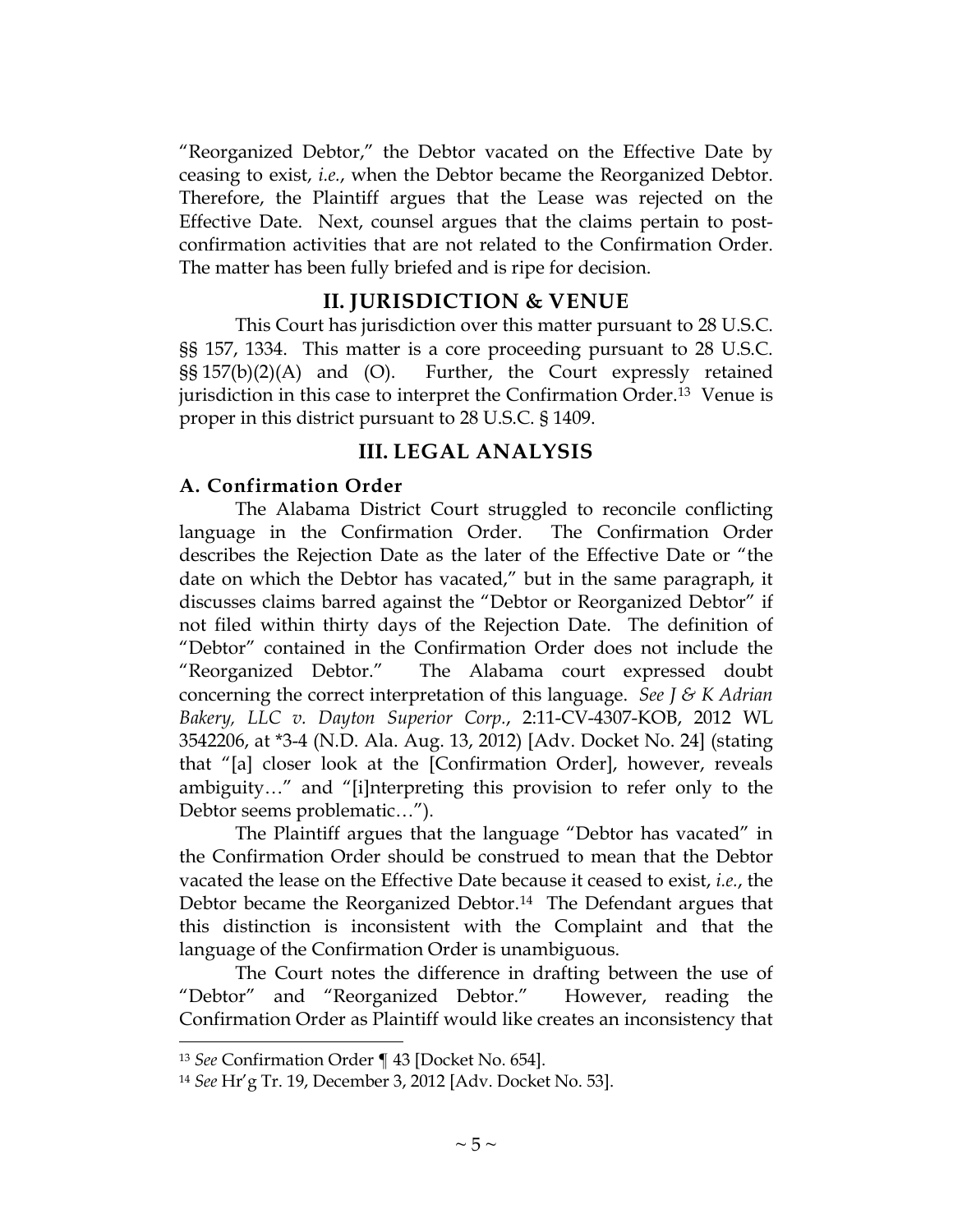the parties did not intend. If the date the "Debtor has vacated" means when the Debtor ceases to exist, then that date is the Effective Date of the Confirmation Order. This reading renders the language "the later of" wholly unnecessary because it would mean that rejection shall occur on the later of the Effective Date or the Effective Date. The Court declines to hold that the Defendant vacated on the Effective Date because it ceased to exist. It is undisputed that the Defendant stayed in possession of the property and paid rent well past the Effective Date. In this case, the Plaintiff's distinction between the Debtor preconfirmation and post-confirmation Debtor was not intended by the parties and is otherwise unnecessary to the Court's holding.

It is undisputed that after the Confirmation Order, the Plaintiff filed a proof of claim for rejection damages. This claim was objected to by the Reorganized Debtor and eventually resolved by stipulation and submitted to the Court. The Court then issued a final order for the rejection damages, which settled the dispute. The damages alleged in the Complaint pertain solely to post-confirmation activities that occurred in December 2010 and January 2011, well after both the Confirmation Order and the Court's final order for the Plaintiff's rejection damages. Therefore, it cannot be said that these alleged damages are related to the Confirmation Order or the bankruptcy case.

The Defendant argues that the doctrine of *res judicata* prevents the Plaintiff from challenging the validity of the Confirmation Order.[15](#page-5-0) However, claims for post-confirmation acts are not barred by the *res judicata* effect of a confirmation order. *See Donaldson v. Bernstein*, 104 F.3d 547, 555 (3d Cir. 1997) (holding that "[t]he Donaldsons undertook their wrongful conduct after confirmation and it would not be reasonable to hold that when the court confirmed the plan the creditors should have objected on the basis of the fraud which had not as yet harmed them"). Thus, Defendant's alleged post-confirmation liability is not barred by the Confirmation Order.

#### **B. Res Judicata**

 $\overline{a}$ 

Additionally, *res judicata* prevents the Reorganized Debtor from contending that the lease was not rejected until the Plaintiff vacated. *Res judicata*, also known as claim preclusion, "gives dispositive effect to a prior judgment if a particular issue, although not litigated, could have been raised in the earlier proceeding." *Bd. of Trs. of Trucking Employees of N. Jersey Welfare Fund, Inc. v. Centra*, 983 F.2d 495, 504 (3d Cir. 1992)

<span id="page-5-0"></span><sup>15</sup> *See* Def.'s Reply at 3, 6-7 [Adv. Docket No. 23].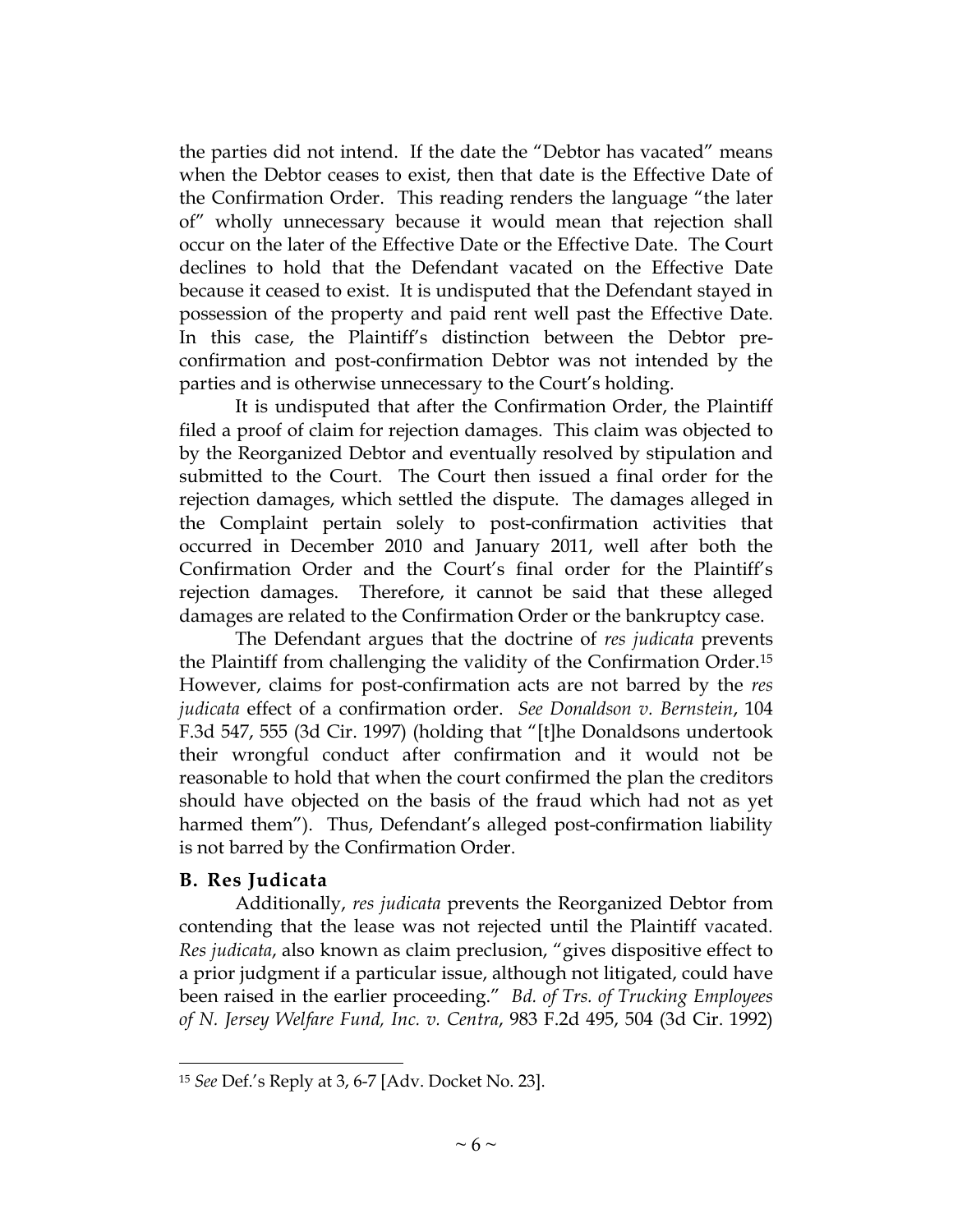This equitable doctrine requires: "(1) a final judgment on the merits in a prior suit involving; (2) the same parties or their privities; and (3) a subsequent suit based on the same cause of action." *Id.* (citation omitted). The Supreme Court has noted that the normal rules of *res judicata* apply to the decisions of the bankruptcy courts. *See Katchen v. Landy*, 382 U.S. 323, 334 (1966). Further, the Third Circuit has concluded on a number of occasions that a settlement agreement constitutes a final judgment on the merits. *See, e.g.*, *Weber v. Henderson*, 33 F. App'x 610, 612 (3d Cir. 2002).

Here, *res judicata* prevents the Defendant from now arguing that the lease was not rejected until it vacated the property. The record reflects that the proof of claim was filed for rejection damages and the Defendant filed an objection to the amount of the claim. The parties came to an agreement as to the modified amount of the claim and submitted it to the Court. The Court then approved the agreement in the modified amount. This judicially approved settlement constitutes a final judgment on the merits as to the rejection of the lease, and the damages stemming therefrom. Further, the parties to the agreement are the same parties in this action:  $J \& K$  Adrian Bakery and the Reorganized Debtor. Finally, the proof of claim was for rejection damages that occurred when the Defendant rejected the lease. The issue today is whether the lease was rejected. Approving the proof of claim was predicated on the fact that the lease was rejected, and that damages flowed from the rejection. The Defendant could have stated at the outset of the claims litigation that the lease was not rejected because the Defendant had not yet vacated and thus, argued that rejection damages were not ripe. However, the Defendant did not do so. Instead, the Defendant objected on the merits, negotiated with the Plaintiff, and agreed upon an amount that would constitute the Plaintiff's rejection damages. The Court then issued a final order instructing the Reorganized Debtor to allow the rejection claim in the reduced amount of \$1,237,396.49. Therefore, *res judicata* prevents the parties from re-litigating whether the lease was rejected.[16](#page-6-0) The lease

<span id="page-6-0"></span><sup>16</sup> The Court, at this stage, stops short of finding that judicial estoppel prevents the Reorganized Debtor from arguing two inconsistent positions because the Court does not find any bad faith on the part of the Reorganized Debtor, based upon the record developed thus far. Judicial estoppel "prevents a party from prevailing in one phase of a case on an argument and then relying on a contradictory argument to prevail in another phase." *New Hampshire v. Maine*, 532 U.S. 742, 749 (2001) (citation omitted). The doctrine protects the "integrity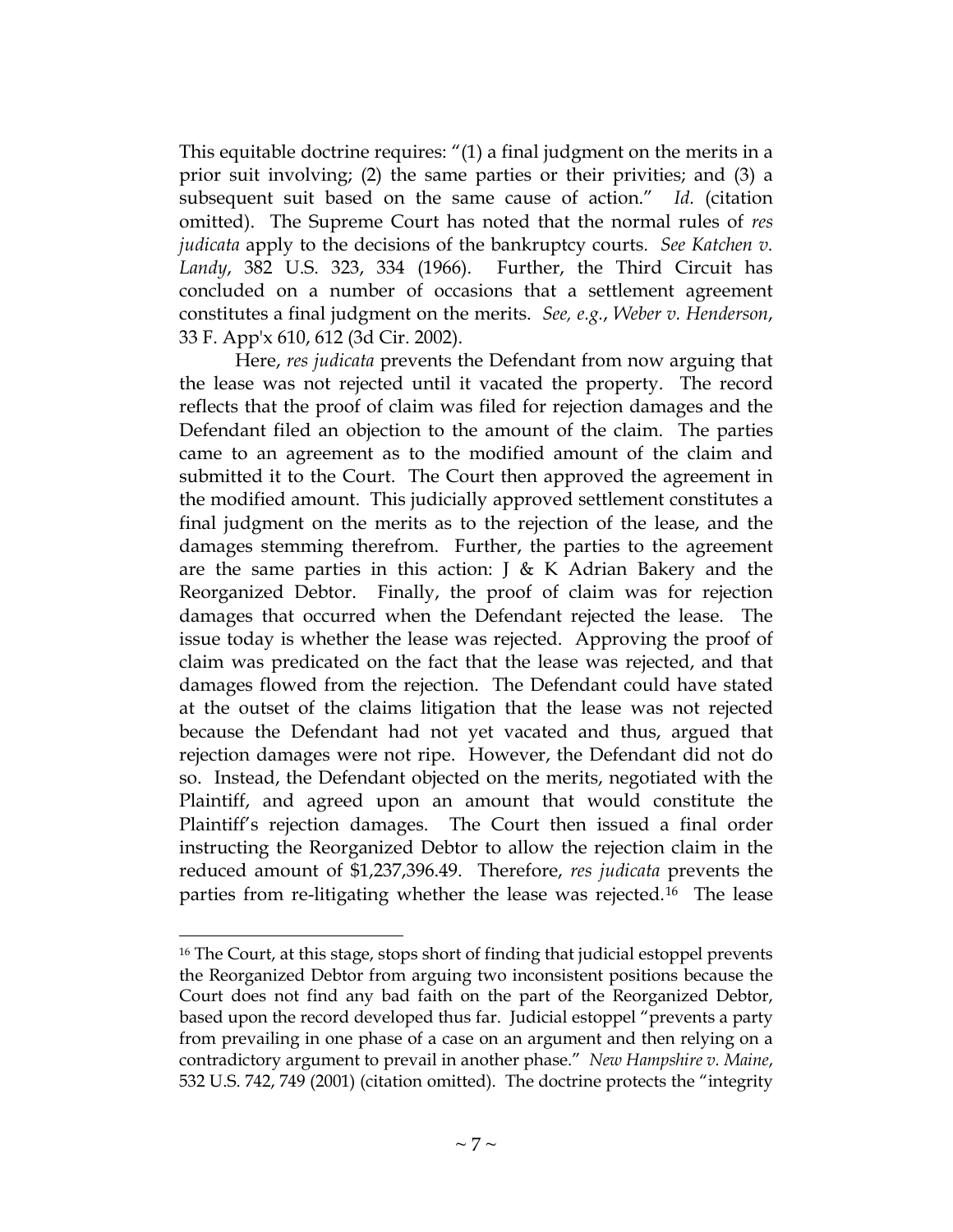was rejected as of the Effective Date, and the Defendant is barred from contending otherwise.

## **C. Other Considerations**

In addition to *res judicata*, the plain language of the Confirmation Order provides the Court with authority to hold that these state law claims fall outside the scope of the Confirmation Order. The Confirmation Order provides that all claims "not filed within such time will be forever barred from assertion against the Debtor or Reorganized Debtor, its Estate, or property *unless otherwise ordered by this Court* or provided for in the Plan."[17](#page-7-0) Therefore, pursuant to its authority to order otherwise and the analysis of the equitable considerations above, the Court finds that the state law claims are not barred by the Confirmation Order.

 $\overline{a}$ of the judicial process" and prohibits "parties from deliberately changing positions according to the exigencies of the moment." *Id.* at 749-50. Judicial estoppel can be invoked by a court at its discretion. *See id.* at 750. Courts consider several factors when deciding whether to invoke the equitable doctrine of judicial estoppel: (1) a party's later position must be irreconcilably inconsistent with its earlier position; (2) a party changed its position in bad faith, *i.e.*, with the intent to play fast and loose with the courts; and (3) the party arguing the inconsistent position would receive an unfair advantage or impose an unfair detriment on the opposing party if not estopped. *See, e.g.*, *Pickett v. Integrated Servs. Inc. (In re Integrated Health Servs., Inc.)*, 304 B.R. 101, 109 (Bankr. D. Del. 2004); *see also Exide Techs. v. Enersys Delaware, Inc. (In re Exide Techs.)*, Ch. 11 Case No. 02-11125-KJC, Adv. No. 10-52766, 2013 WL 85193, at \*7 (Bankr. D. Del. Jan. 8, 2013) (applying judicial estoppel in the context of debtor's inconsistent positions regarding rejection of an executory contract and the effect of plan confirmation upon that contract and related rights). The Reorganized Debtor rejected the lease in October 2009, negotiated a resolution for the proof of claim related to the lease rejection in August 2010, and now, at this late date, argues that the lease was not rejected until January 2011. Therefore, the first element is satisfied as there is clearly an irreconcilable position. The third element is also satisfied because if the Defendant were allowed to argue that the lease was not rejected until January 2011, it would create an unfair detriment to the Plaintiff. However, the record developed to date does not demonstrate any bad faith indicative of playing "fast and loose" with the Court; thus, the Court does not invoke this equitable remedy.

<span id="page-7-0"></span><sup>17</sup> Confirmation Order ¶ 21 [Docket No. 654] (emphasis added).